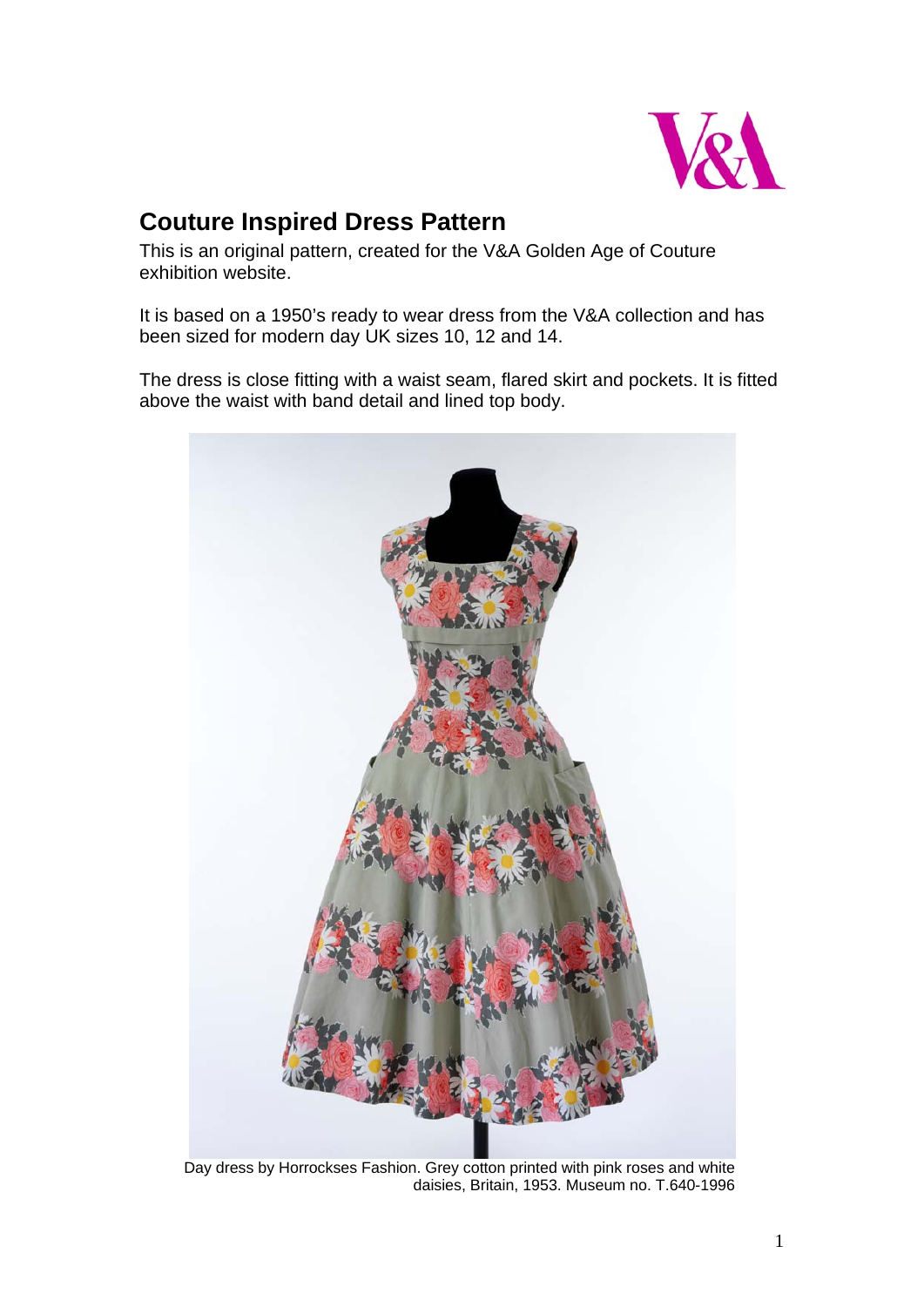# **You will need**

- A 20in (51cm) zipper (the original dress used a 19in zipper, but these are now difficult to find).
- One large press stud.

## **Fabrics:**

The original dress was made from floral cotton, with white cotton lining on upper body.

You may want to be creative when you make your dress and choose a fabric that suits your own taste.

# **Fabric cutting lengths:**

## **Main dress fabric:**

## **For fabrics that are…**

- 
- 115cm (45in) wide 400cm length of fabric is required
- 150cm (60in) wide 350cm length of fabric is required

If you are using fabric with a pattern, you may need more fabric than the amounts given above.

## **Lining fabric:**

## **For fabrics that are…**

• 115cm (45in) wide 60cm length of fabric is required

# **Body Measurements (in cm)**

The pattern has been made for modern day UK sizes 10, 12 (sizes are given in cm):

| <b>Size</b>          | 10   | 12    | 14   |
|----------------------|------|-------|------|
| <b>Bust</b>          | 84   | 88    | 92   |
| <b>Waist</b>         | 64   | 68    | 72   |
| <b>Hips</b>          | 89   | 93    | 97   |
| <b>Shoulder</b>      | 12   | 12.25 | 12.5 |
| Nape to waist        | 39.5 | 40    | 40.5 |
| <b>Waist to knee</b> | 58   | 58.5  | 59   |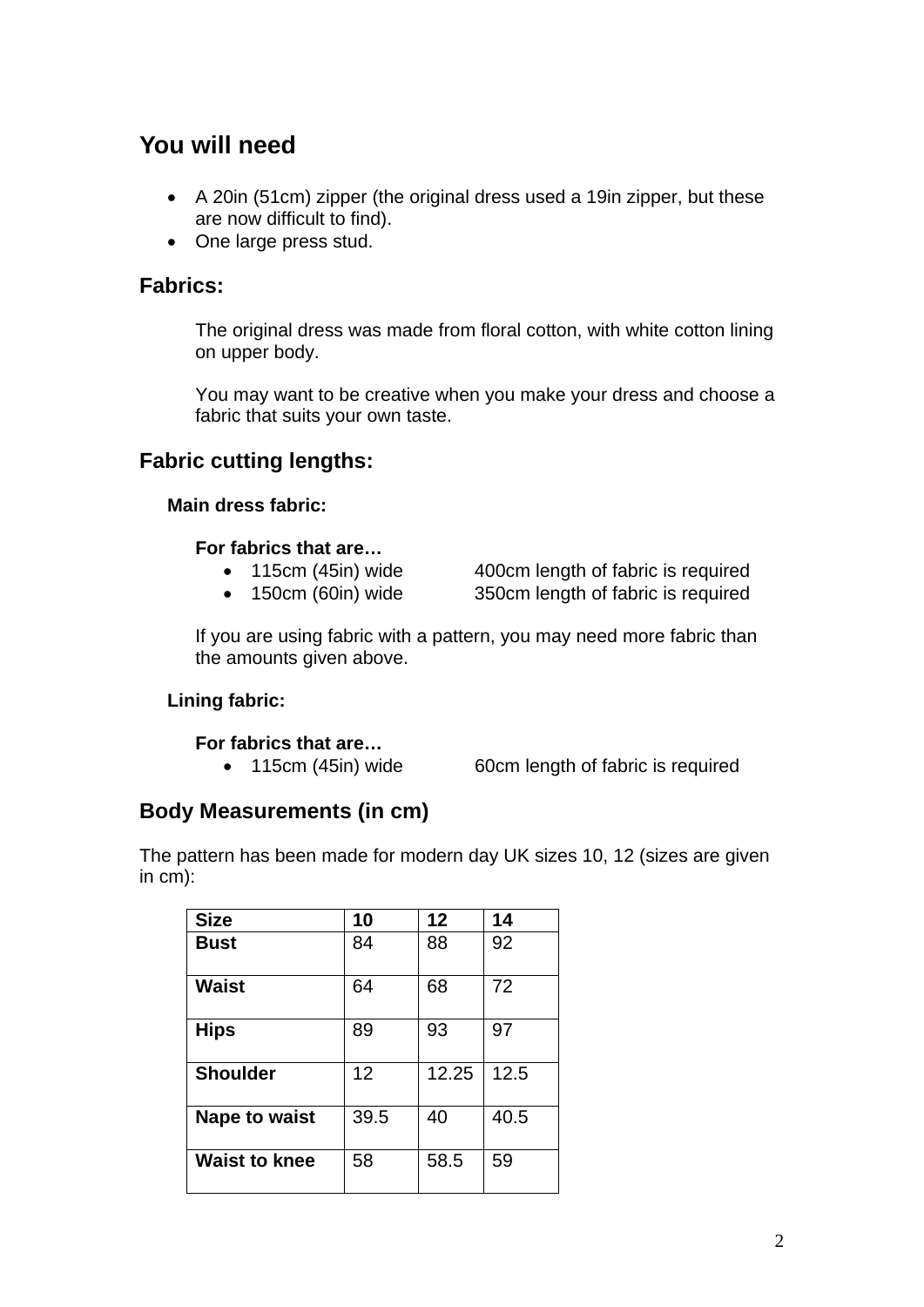# **About the pattern**

The pattern is available to download from the V&A Golden Age of Couture website: www.vam.ac.uk/couture/

There are two versions of the pattern available for you to download:

. **A4/Print at Home** 1

This version of the pattern has been arranged onto A4 sized pages, for you to print and assemble at home.

2. **Large paper size**

This version of the pattern appears in this pdf as a single, large page.

Each version of the pattern comprises of 2 documents, one for the pieces that form the body of the dress, the other for the skirt pieces.

# How to assembling the A4/print at home pattern

- 1. Download the following files:
	- 1\_top\_va\_dress\_pattern\_A4.doc
	- 2 skirt va dress pattern A4.doc
- 2. Open the files in Adobe Acrobat (or **Acrobat Reader**).
- 3. Print the files.
	- Do not select 'scale to fit' or 'crop'.
	- **Do** ensure that 'None' is selected the 'Page Scaling' option.
	- Print each pattern piece single sided; do **not** use duplex/double sided printing.
- 4. Each page of the pattern is numbered to help you assemble the pattern.
	- The number appears on the bottom right of each pattern page.
	- Page 1 appears is at the top left of the pattern, the numbering then proceeds across the top row, then down to the start of the next row (on the left side) and so on until the last piece, at the bottom right.
- 5. Use the **pattern diagram on page 4** of this document to help you assemble the pattern.
- 6. Each pattern piece has a small margin around it. You may wish to cut off the margin on one side of each join between two pieces to prevent overlap.
- 7. Use the dots and crosses on the pattern to help line up the pieces.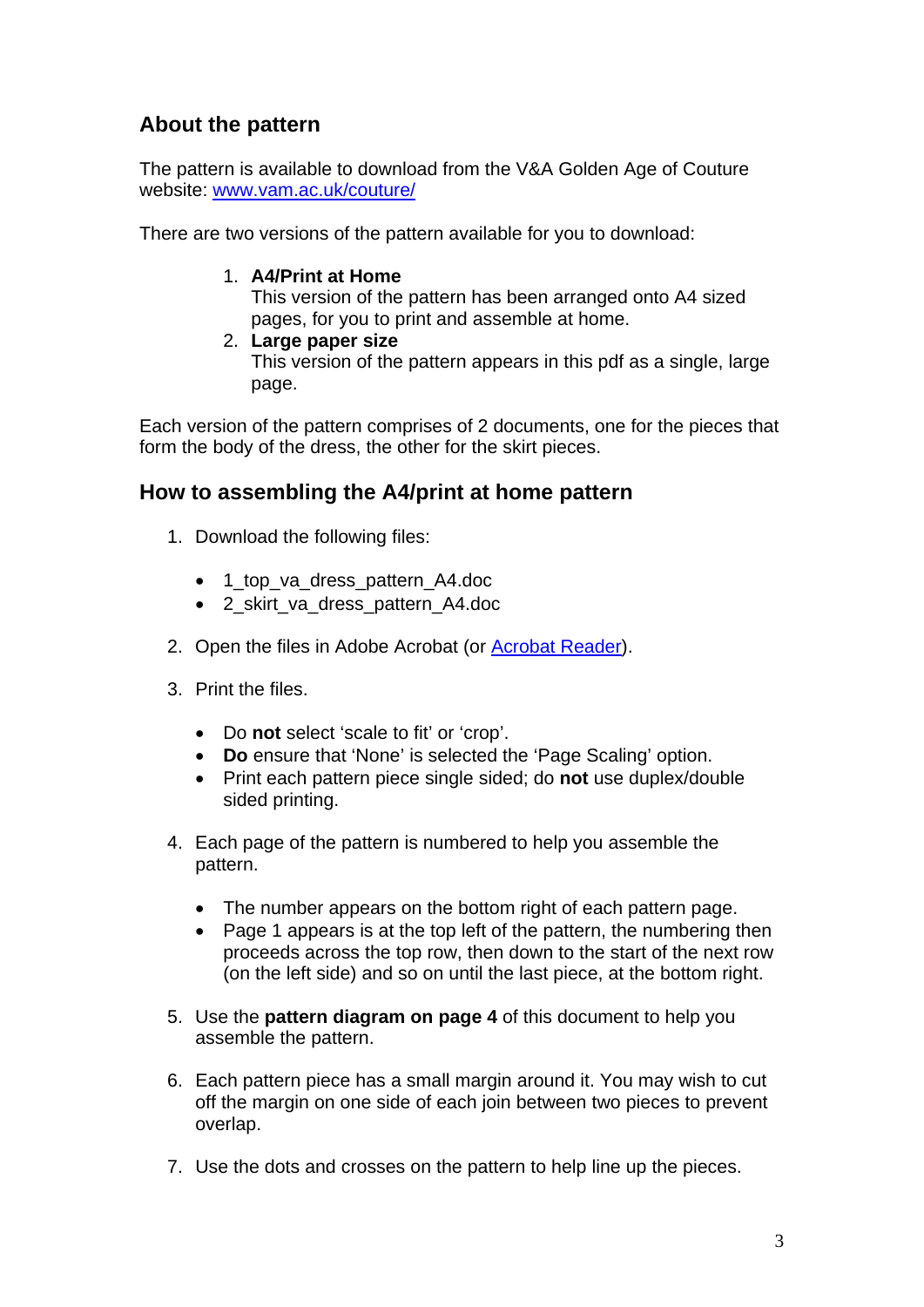# **Notes for printing the large file**

e pattern and they use paper of a suitable width for the pattern. If you decide to print the large file at a printer's, please ensure that they do **not** 'scale to fit', that they use the least expensive paper available for printing th

## **Pattern Pieces:**

| 1. Front body                 | (cut 1 main fabric & 1 lining) |
|-------------------------------|--------------------------------|
| 2. Front shoulder piece       | (cut 2 main fabric & 2 lining) |
| 3. Back body                  | (cut 2 main fabric & 2 lining) |
| 4. Back shoulder piece        | (cut 2 main fabric & 2 lining) |
| Band<br>5.                    | (cut 1)                        |
| 6. Front lower body           | (cut 1)                        |
| 7. Back lower body            | (cut 1)                        |
| 8. Back bow piece             | (cut 1)                        |
| 9. Folded bow piece           | (cut 1)                        |
| 10. Central bow piece         | (cut 1)                        |
| 11. Centre front skirt panel  | (cut 1)                        |
| 12. Side front skirt panel    | (cut 2)                        |
| 13. Centre back skirt panel   | (cut 1)                        |
| 14. Side back skirt panel     | (cut 2)                        |
| 15. Centre back zip fastening | (cut 1)                        |
| 16. Lower side skirt          | (cut 2)                        |
| 17. Pocket bag                | (cut 2)                        |
| 18. Upper side skirt panel    | (cut 2)                        |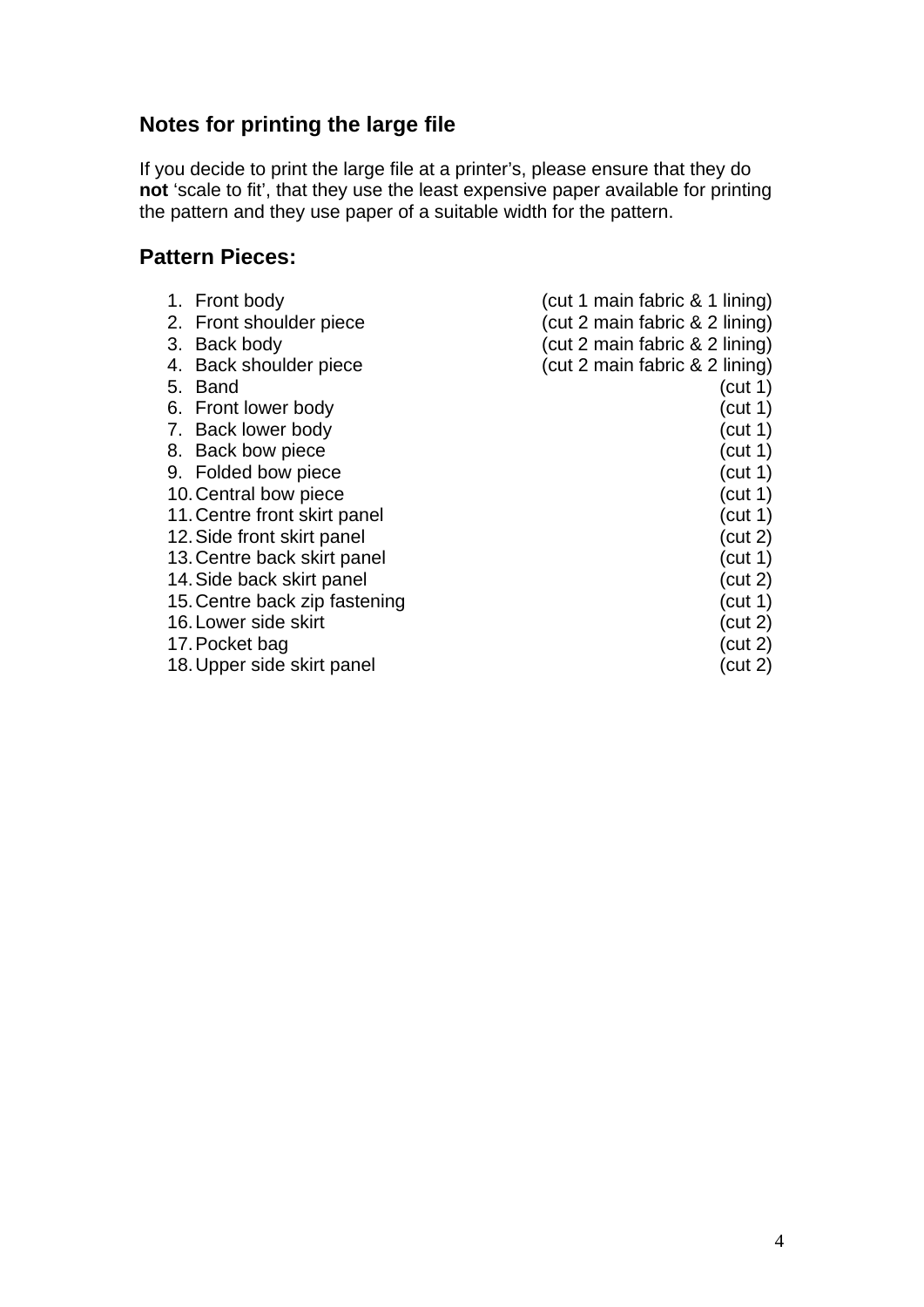# **Pattern Diagram**



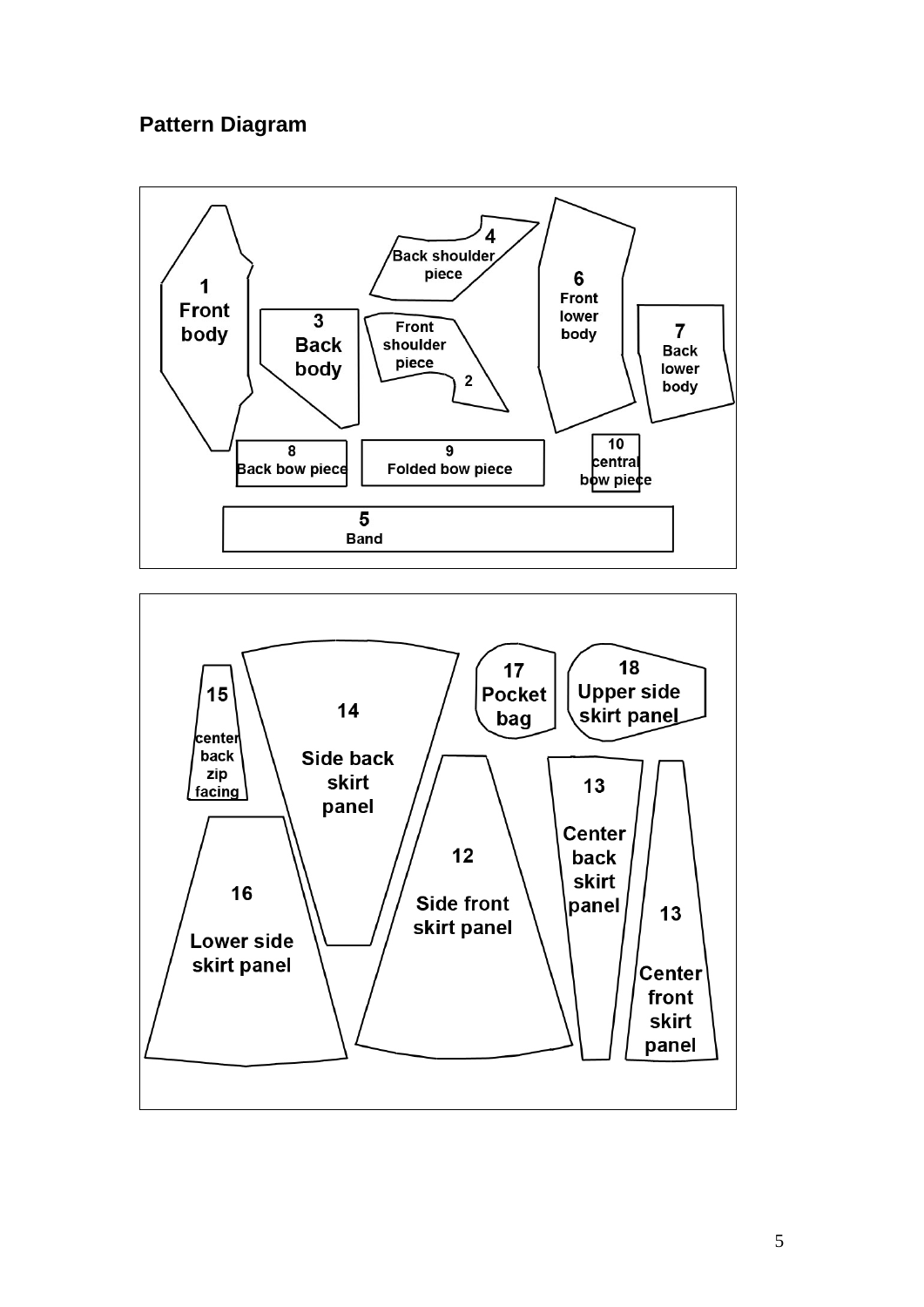## **Understanding the pattern**

#### **iagrams: D**

hese diagrams show the names used for each part of the dress in the T pattern:

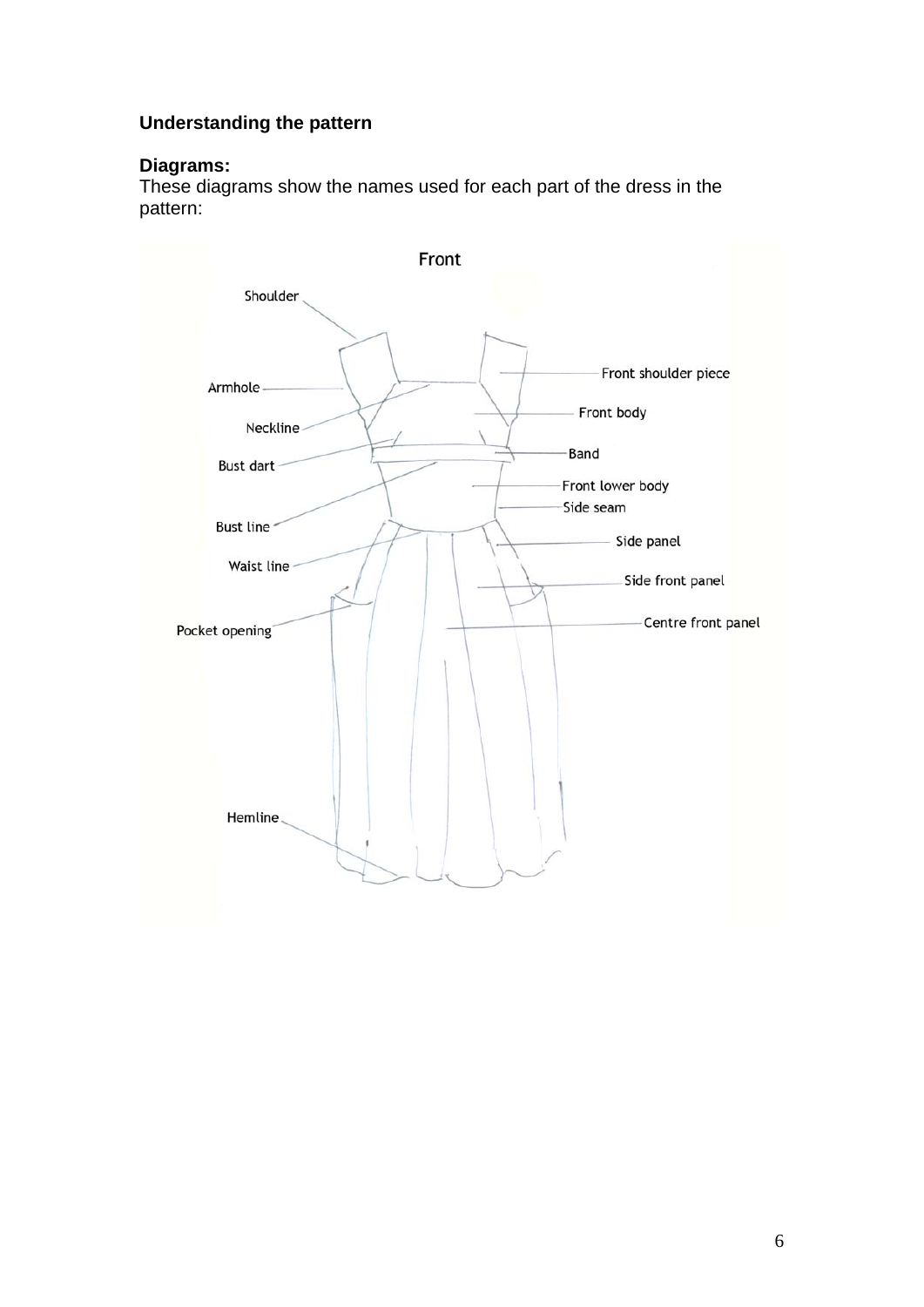

#### **Notes**

- 1.5cm seam allowances included (this is shown on the pattern pieces for size 12 only, for all other sizes you will need to measure the correct allowance)
- A 4cm hem allowance included
- 2cm ease is given in the waist fit
- All sizes are shown on the same pattern. You will need to ensure you cut the right size. To help you do this, the pattern lines are colour coded:

| $\circ$ Size 10 | Red |
|-----------------|-----|
|                 |     |

- o Size 12 Black
- o Size 14 Blue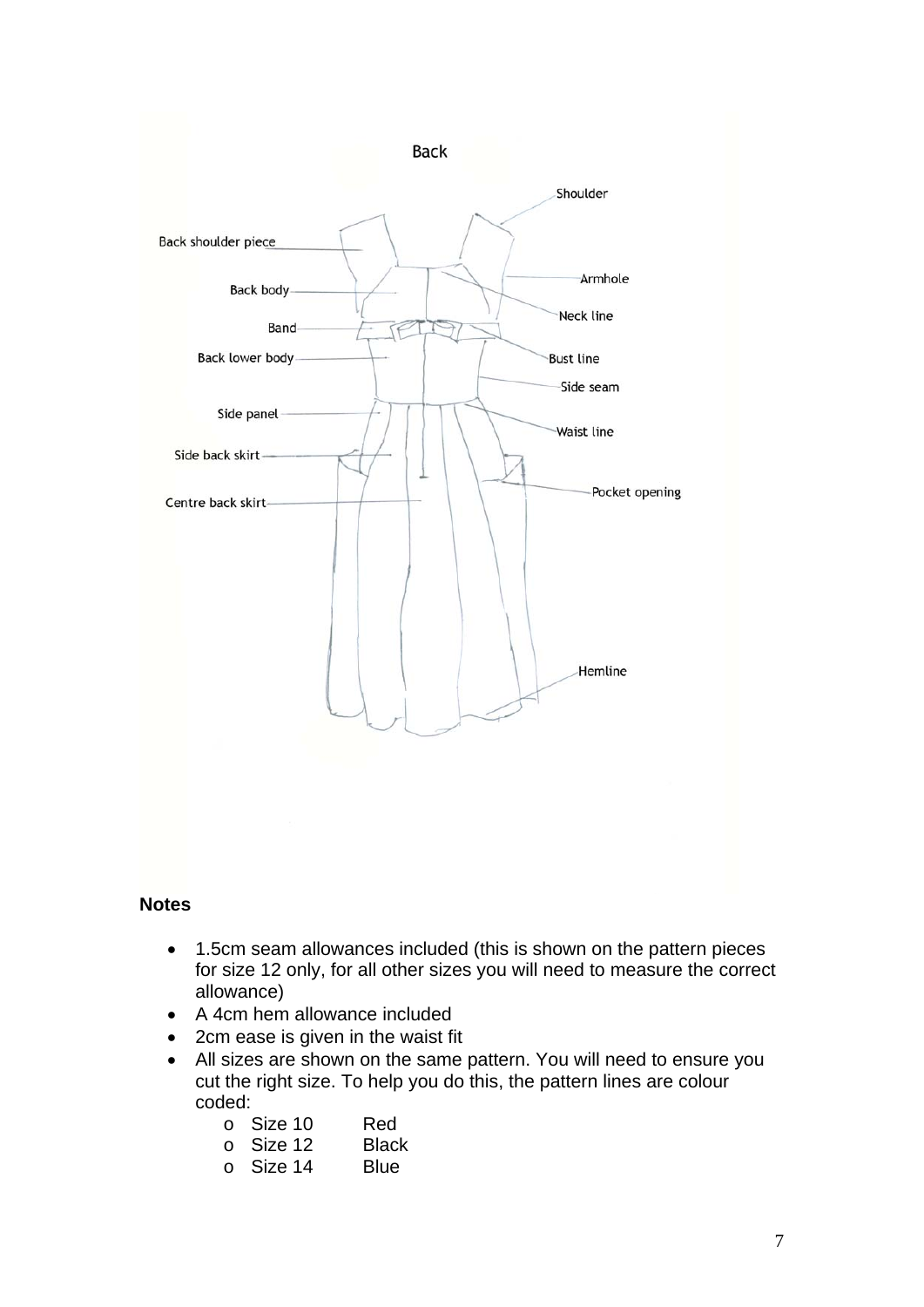## **Pattern Instructions**

## **Body part:**

- 1. Stitch darts on front body piece (1)
- 2. Stitch the two front shoulder pieces (2) to the front body piece (1) matching the notches.
- 3. Stitch the two back shoulder pieces (4) to the two back body pieces (3) matching notches.
- 4. Stitch the front side seams to the back side seams
- 5. Stitch the front shoulder seams to the back shoulder seams
- 6. Press all seams open and trim corners
- 7. Repeat stages 1-6 with the lining pieces
- 8. Place the two body pieces right sides together and sew around the neck edges and down the centre backs
- 9. Trim back the seams of the lining and snip the corners (to aid turning body through to the right side)
- 10. Turn body through, so that the right sides of the fabric are on the outside.
- 11. Stitch around arm holes (on body to lining). From inside, with right sides together, pin and stitch from side seam to shoulder point, then stitch one side of arm hole at a time.
- 12. Snip into curved armhole seams (to aid turning armholes through to right side).
- 13. Stitch both ends of band (5), turn through to right side and press on fold line.
- 14. Stitch to body at under bust line.
- 15. Stitch side seams of the front lower body piece (6) to the two back lower body pieces (7).
- 16. Press side seams open and stitch lower body to top body (with band inbetween)
- 17. Press all seams up: inside top body lining.
- 18. Hand sew lining to band

## **Skirt part:**

- 19. Make up central front panels: Stitch centre front panel (11) to the two side front panels (12).
- 20. Press seams to outside.
- 21. Place zip facing (15) right sides together with centre back panel (13) matching the notches.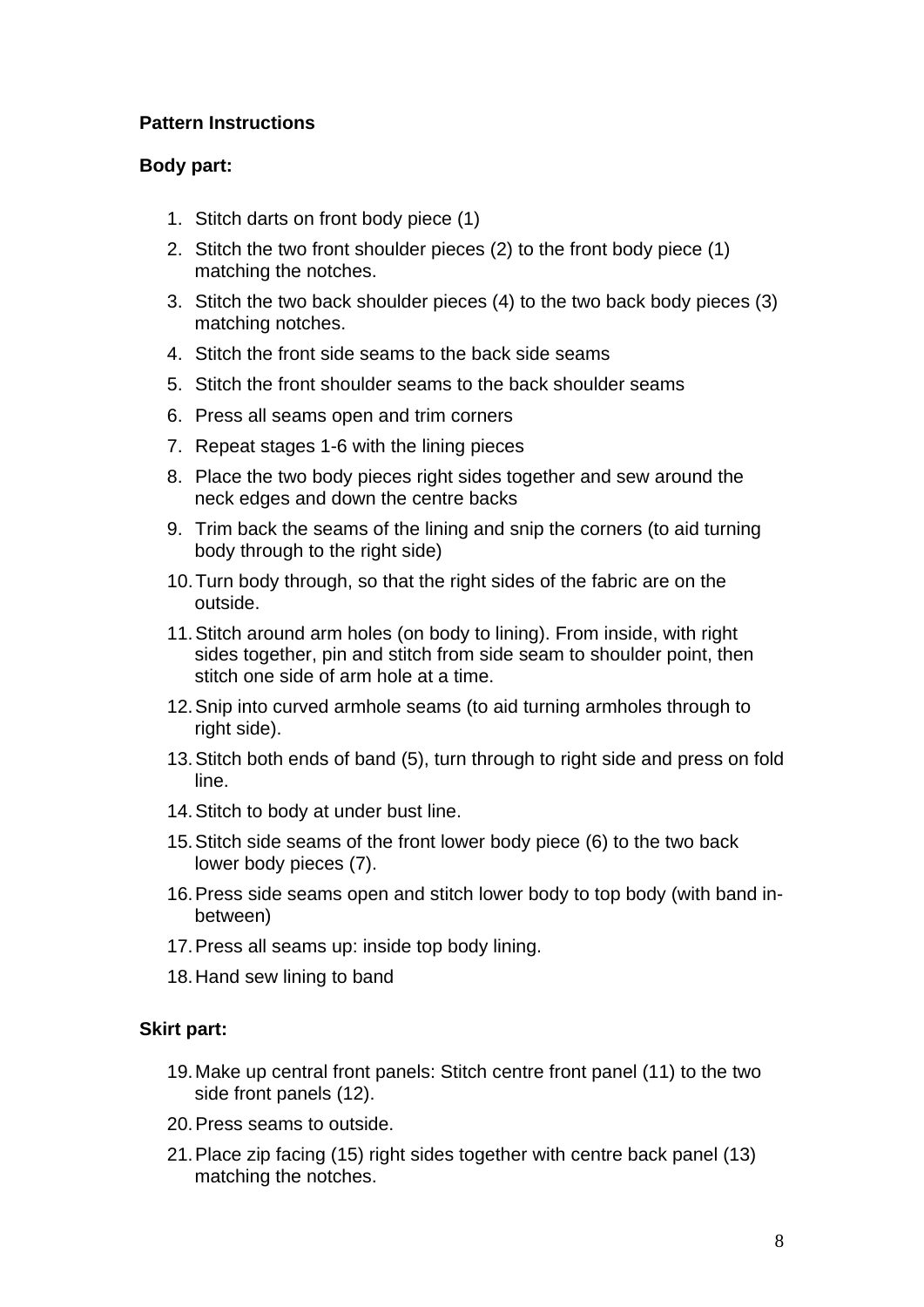- 22. Pin and stitch (0.5cm) either side of the zip opening, then cut down zip opening (and turn facing through to right side).
- 23. Press into place
- 24. Make up central back panels: stitch centre back panel (13) to the two side back panels (14), (catching the zip facing into seams).
- 25. Press seams to outside.
- 26. Make up side pocket panels: Stitch under pocket bag (17) to side panel (16) at pocket opening matching the notches.
- 27. Press pocket seam open and fold back on its-self.
- 28. Stitch pocket bag (17) to upper side panel (18) around the pocket seam, matching the notches.
- 29. Repeat stages 26, 27, 28 with other 'side pocket panel'.
- 30. Stitch both 'side pocket panels' to front (12) and back (14) 'central panels'. When doing so, catch top of pocket into seams, matching notches.
- 31. Press seams to outside
- 32. Press skirt hem up, and sew.

## **Completing dress:**

- 33. Stitch body to skirt at waistline, matching notches.
- 34. Sew zipper in by hand (as original dress).
- 35. Make up bow: (see photos below). Stitch both sides of 'back bow piece' (8) together to make a tube. Trim seam inside, turn through to right side.
- 36. Press with seam running along centre back of tube.
- 37. Tuck in ends to enclose and hand-sew into place.
- 38. Stitch both sides of folded bow piece (9) together to make a tube. Trim seam inside, turn through to right side.
- 39. Press with seam running along centre back of the tube.
- 40. Sew ends together with seam to make a loop (and trim seam).
- 41. Place 'folded bow piece' (9) on top of 'back bow piece' (8) and stitch down centre of bow to hold in place.
- 42. Stitch both sides of central bow piece (10) together to make a tube. Trim seam inside, turn through to right side.
- 43. Press with seam running along centre back of tube.
- 44. Sew ends together with seam to make a loop (and trim seam).
- 45. Place central bow piece (10) loop around the layers of bow.
- 46. Hand sew bow to left side of band on dress.